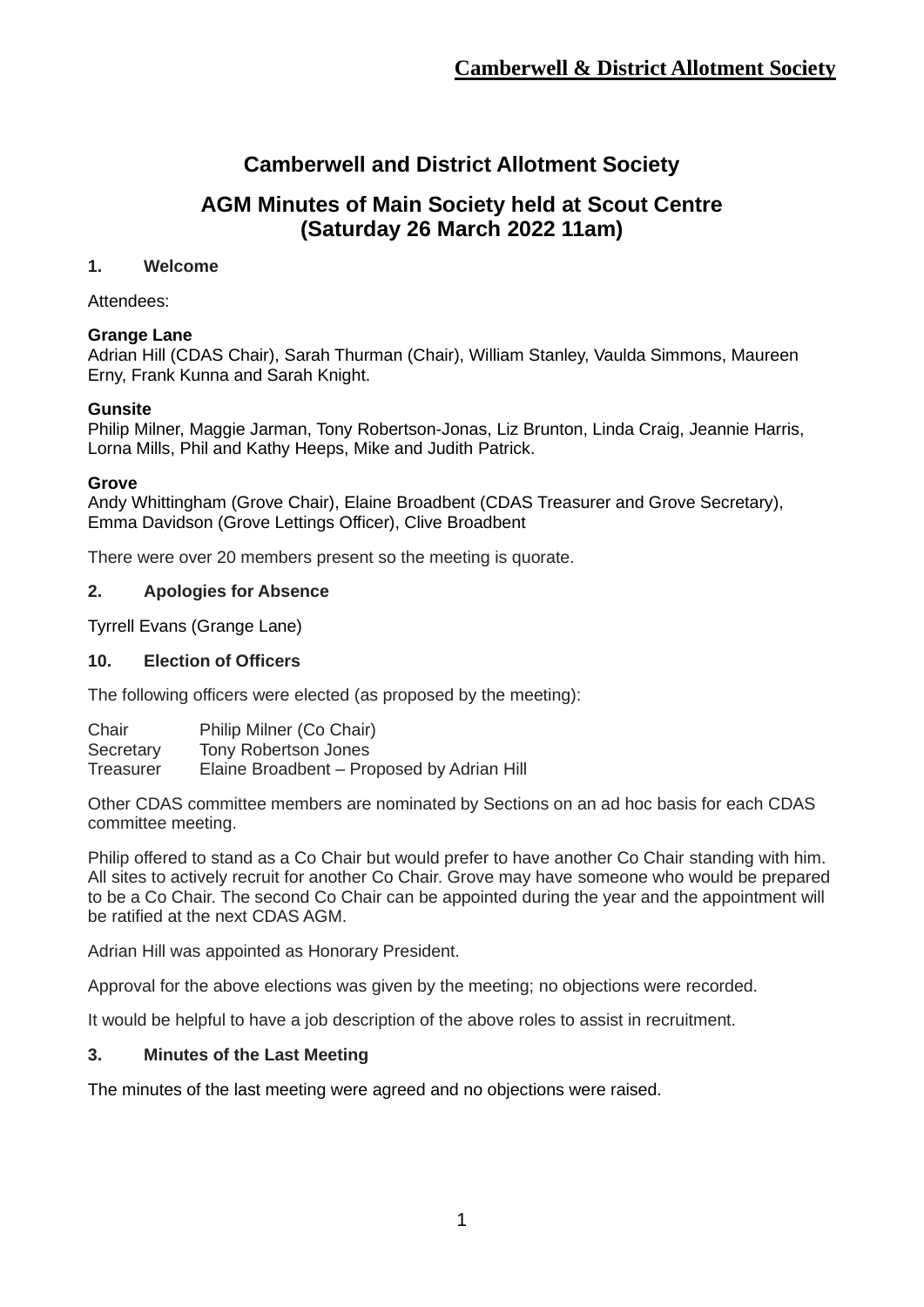## **4. Chairman's Report**

Adrian Hill gave the Chairman's report as follows. Discussions on structures are in progress. The Sections are conscious of the need to have rules in place which are acceptable both to the Dulwich Estate and to the membership.

#### **5. Treasurer's Report and Accounts**

Elaine gave the Treasurer's report.

The Statement of Accounts for 2020/2021, year ending 30/9/21, is provided with these minutes (as an email attachment), with the following notes:

- 1. CDAS receives money from the three Sections as follows:
	- Rent (which is passed directly to the Dulwich Estate)
	- National Society of Allotments and Leisure Gardens (NSALG) membership fee (£3 per member), which is passed directly to NSALG)
	- A 10% levy on the rent which is used for the CDAS insurance, payment for use of the room to the Scout Centre and any incidental expenses.
- 2. CDAS has previously made an annual donation of £100 to the Scout Centre for meeting facilities. However, both Grange Lane and Gunsite make payments to the Scout Centre on receipt of invoices. Elaine has paid £30 invoice to the Scout Centre in place of the annual donation.
- 3. There is a Trustee Protection account which contains £6176.27. In addition, the Trustees have indemnity cover via the Society's insurance policy.
- 4. CDAS was charged £160 (tree consultation) and £810 (tree work) by the Estate for Grange Lane, both items being incorrectly charged by the Estate. The amounts were invoiced in 2019/2020 accounts. Note that the refunds were processed as a reduction on Grange Lane's Oct 2020 DD to the Dulwich Estate in the 2020/2021 accounts.

The CDAS levy is currently set at 10%. This covers the insurance, room hire and any incidental expenses with about £100 to spare. If the insurance costs increase significantly, we will need to look at raising the CDAS levy to cover costs.

Auditor requirements – The CDAS Membership Card and Rules states the CDAS accounts should be audited by someone who is not a member of the CDAS committee, ie a CDAS Officer. Elaine requested the meeting to agree the accounts and this was agreed. Kathy Heeps said she is happy to review the accounts next year. Kathy Heeps attends some CDAS committee meetings but is not a CDAS Officer.

Payments for the insurance and NSALG membership were previously done by cheque (with two signatories), but are now done via BACS by the Treasurer solely. From now on, authorisation of ad hoc payments will be done via an email exchange between two Trustees. This is now becoming standard practice among societies. Rent payments to the Dulwich Estate are made via BACS and are not considered ad hoc payments.

The members gave a vote of thanks to Elaine for her work as Treasurer.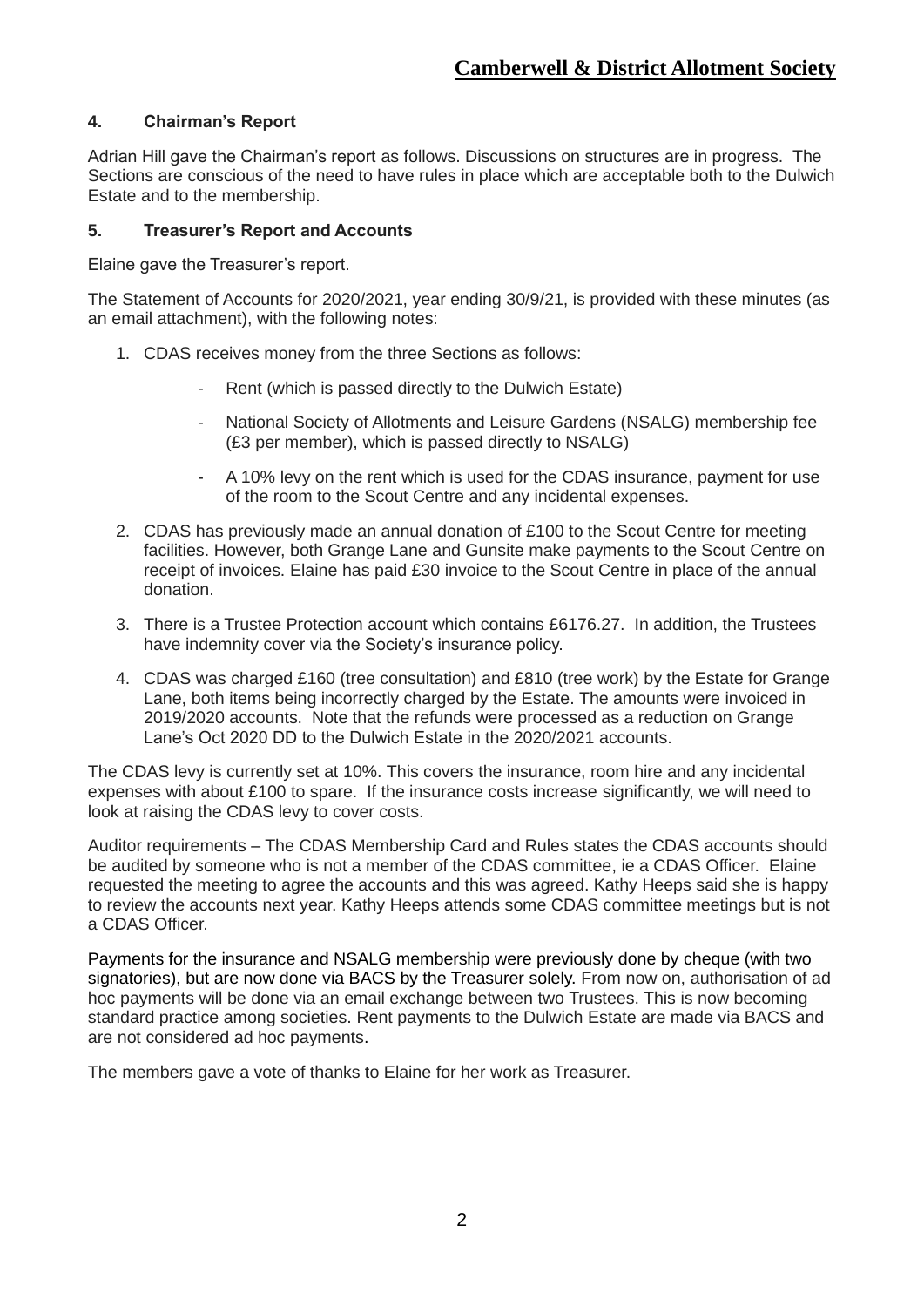## **6. Secretary's Report**

Michael Villeneau has now stood down as CDAS Secretary due to ill health. All normal secretarial processes have been carried out throughout the year.

The new secretary is Tony Robertson Jones.

### **7. Section Reports**

## **GRANGE LANE ALLOTMENTS REPORT FOR CDAS AGM – Sarah Thurman**

#### **Governance**

Changes to committee in 2021/22: Nigel Grant stood down as Chair and Martin Beard as Treasurer at our November 2021 AGM. Formal elections took place in February 2022 following the production of role descriptions for committee members (9 different roles) and an extensive call-out for new committee members. Sarah Thurman and Tyrrell Evans are Co-Chairs, Maureen Erny, Secretary and Sarah Lyness, Treasurer. Long-standing Membership Officer, Peter Allen and also Susan Miles stepped down but we have two new members – Frank and Alex.

Our warmest thanks and gratitude to Martin and Nigel for their commitment and hard work over the years.

Documents produced: A 'Role and Responsibilities of Helpers' (Associate Members) was produced and approved at the November 2021 AGM and, following significant consultation with members, a Code of Conduct was produced and approved by the membership in January 2022. In 2022 we will be drawing up a constitution.

Electronic consultation and voting: we have introduced electronic consultation and voting at Grange Lane, successfully trialled with the survey and documents above.

Survey of Members: In September/October 2021, we carried out a survey of members to get their views on structures and rules, the role of the committee, priorities, concerns, etc. There was a great response and the feedback will inform our work over the next year or so but top of the list of concerns were paths and drainage.

#### **Site Issues**

Forest School. Following an approach from the DC Primary School (DUCKS, below the site), the bottom wooded corner of our allotments is being handed over to them for use as a Forest School with the agreement and formal endorsement of the Dulwich Estates. We have stipulated that the facility should be open to other schools/children in the area.

#### **Paths and Waterlogging**

Over the last few years, committee members have met with drainage experts to see what can be done to improve the drainage of the site. Opinions have varied and quotations for the work have been extremely high but all the professional advice has indicated that a coordinated approach to diverting water down and away from the plots and under the main paths is critical. We have initiated a project to start this process, starting with vacant plots. Last week we put out a call (and instructions) to plot-holders in support of this co-ordinated effort.

Top Fence: The top fence, adjacent to the Dulwich Woods, has continued to deteriorate and the various lockdowns resulted in even more problems as many people used the woods came through (or broke through) the fence on to the site.

Dulwich Estates has now agreed to replace the fence once the lease issue has been resolved. We hope this will happen in 2022.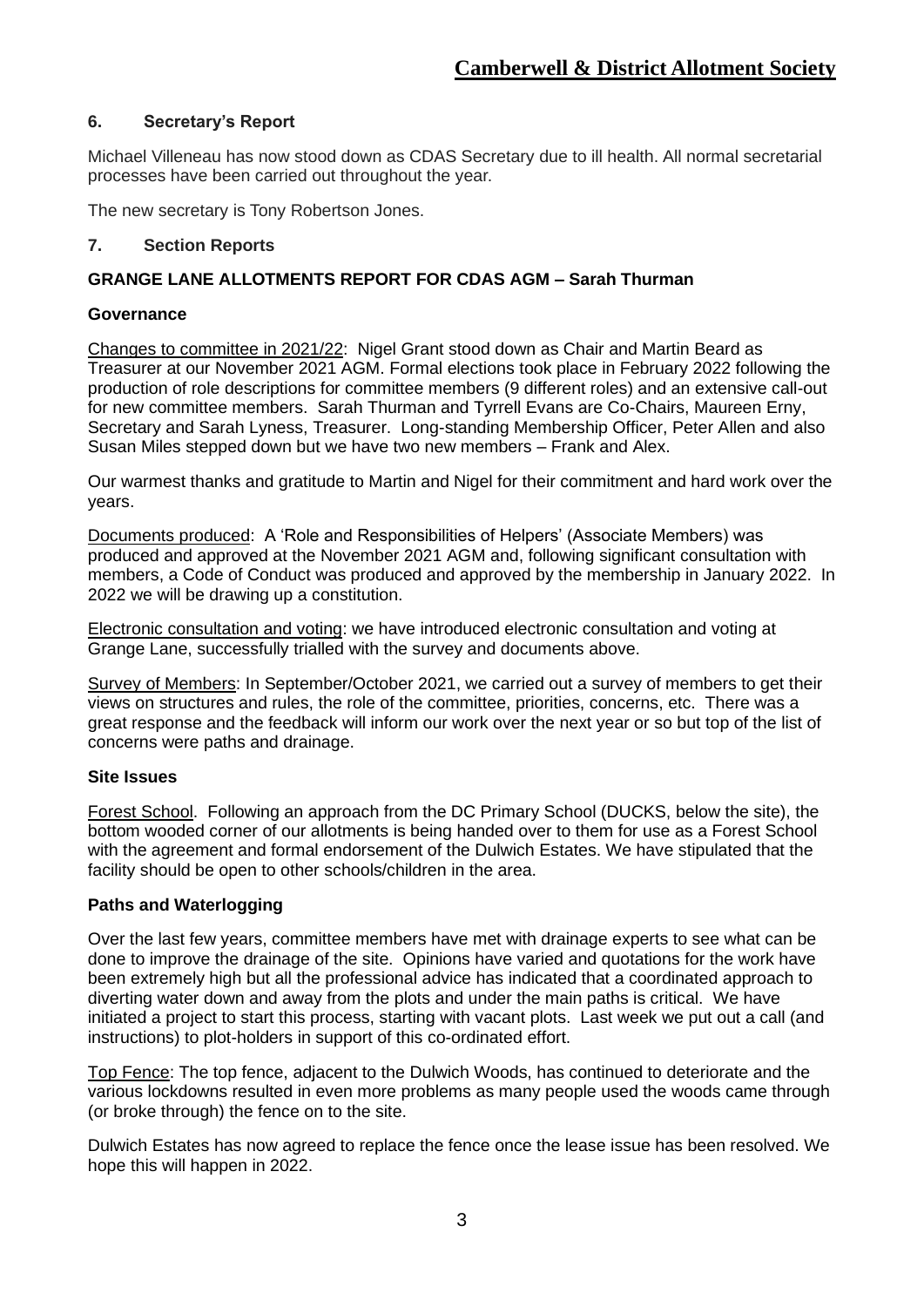Waiting List. Our waiting list has been closed since 2017 and we will be opening it soon. The Committee is looking at how to do this in a fair and considered way.

## **Membership**

Sunday Socials. Over the past year, the monthly social events at the hut have re-started and proved very popular. We ran 3 plug plant sales at 3 of the socials.

### **Tribute to Verney**

Following the death of longstanding Committee member, Verney Montoute, we commissioned a bench in his honour which now sits at the top of the site. Verney was a well known and loved plot holder who served on the committee for many years and helped out in various ways on the site.

## **GUNSITE ALLOTMENTS REPORT FOR CDAS AGM – Maggie Jarman**

1 Gunsite's own AGM was held 'live' at the Scout Centre in early December. Significant ratifications were made there:

#### **Change to tenancy agreement:**

#### **the addition of the following clause to the Tendency Agreement (Clause 2) was approved unanimously:**

*Plot holders and their visitors must show tolerance and respect towards all individuals using or visiting the site. Discrimination, harassment, threatening behaviour or abusive language will not be tolerated.* 

In addition, under "no annoyance" the addition of "headphones must be used for audio, video and gaming" was approved unanimously.

2 **Risk Assessment**: Importantly, this is now in place and warning signage much improved; many thanks to Mike and Judith Patrick for their detailed work on this.

3 **Waiting List**: Since the Inspection in summer 2021, over 20 half plots have new holders (not all surrendered plots were failures, some were natural wastage). The Waiting List has reduced from 260 (at which point it had been closed in August 2020) and will reopen when it has dropped to 150 names. To accommodate more applicants, all newly let plots will be 2.5 rods; this practice has been followed since at least 2017 and is now adopted as a formal part of the Letting rules.

4 **Gate and fly tipping**: There has been concern that the gate now has no lock and that fly tipping could continue. Last summer, there were a number of thefts of produce. However, the lock and gate are the responsibility of the Dulwich Estate - their contractors, and Southwark, use the site daily. The DE is unlikely to reinstate the lock on the gate unless fly tipping becomes unmanageable. They have asked for photographic evidence of fly tipping; plot holders warned they should only take photos if they can do so without compromising their personal safety. All plot holders are requested to close the gate and wind the chain round so that it looks as if it is locked.

5 **Bee Policy**: The decision to have one was ratified by our AGM in January 2021 and, although some clauses have proved tricky to negotiate, it is now well on the way to completion. Bee Keepers (of which there are 6) are signing a Bee Tenancy Agreement and paying a nominal rent. Many thanks to Liz Brunton for her perseverance in achieving this.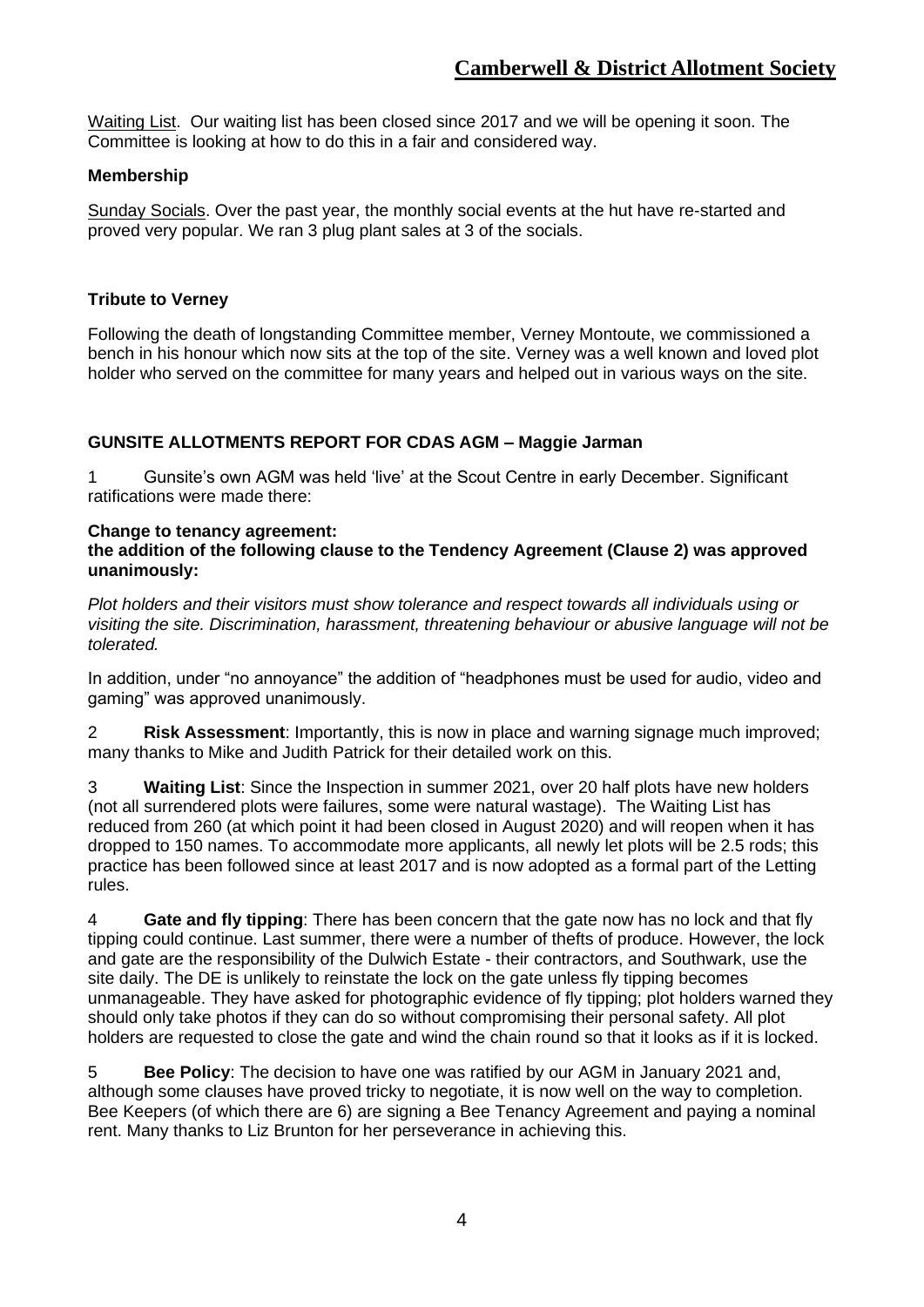## **Camberwell & District Allotment Society**

6 **Shop**: This is currently thriving and its reopening on Sundays for 'in person' trade between 10.00 and 11.00 most welcome. Online purchasing remains in place. After some 10 years at the helm, Philip Milner, and his more recent recruit, William Marshall, have enlisted two new, and excellent, Shop Managers, Rosemary Danielian and Mike Gavin. Many, many thanks to Philip and William for their dedicated work; among their many achievements, the fund raising for 5 wells for Project Well should be particularly noted.

#### **GROVE ALLOTMENTS REPORT FOR CDAS AGM – Andy Whittingham**

2021 went well at the site. Fewer covid restrictions meant higher attendance at the site and more maintenance tasks completed. For example, rubbish has been cleared from the site, brambles cut back from our small but growing orchard, and ditches kept clear

The new shed had been installed, a relief after several years of planning. We are now in the process of moving items back in, improving accessibility (we are building steps) and planning for its use over this year, for example we are aiming to start deliveries of compost and fertiliser for members to purchase.

Previous problems with our water rates have been resolved, and bills are now at a sensible level.

Manure and chippings were regularly delivered.

Drainage at the site continues to be a problem during periods of heavy rain, but we're gradually improving matters.

We held our AGM on 13 February. Richard stepped down as chair, and two new and enthusiastic members joined the committee. The meeting was not quorate so we could not ratify our updated policy on associate members, so we are planning to hold a short meeting at the beginning of our first workday of the year in April, and encourage the required 20 people to attend.

Financially we had a strong year, making a £900 profit over the year. We intend to increase reserves if possible over the coming year, to put the Section in a good position to manage any further unexpected financial demands and to fund future investment projects, such as kitting out the new shed.

We welcomed five new members at the site. The waiting list is still long so we've not reopened it yet.

In conjunction with the adjacent tennis club, markings were painted onto the resurfaced car part and hatching introduced to indicate the single space reserved for Grove members. This has alleviated the problems experienced over last summer with cars parked inappropriately, causing difficulties accessing the site.

We are in the process of establishing our policy on structures at the site. We've surveyed opinions from members - somewhat mixed results, but a large majority favour having structures on site but with sensible restrictions on height and coverage, and importantly on not shading adjacent plots.

Matters to consider in the year ahead include: making best use of the shed, and installing amenities such as running water and possibly electricity; improving site security, as a number of thefts, both of produce and gardening equipment, were reported last year; removing three dead trees (a fourth came down in Storm Eunice); completing the risk assessment for the site; holding social events (for example, the official opening of the shed); improving attendance at our 3 workdays per year (only about 50% of members attended last year).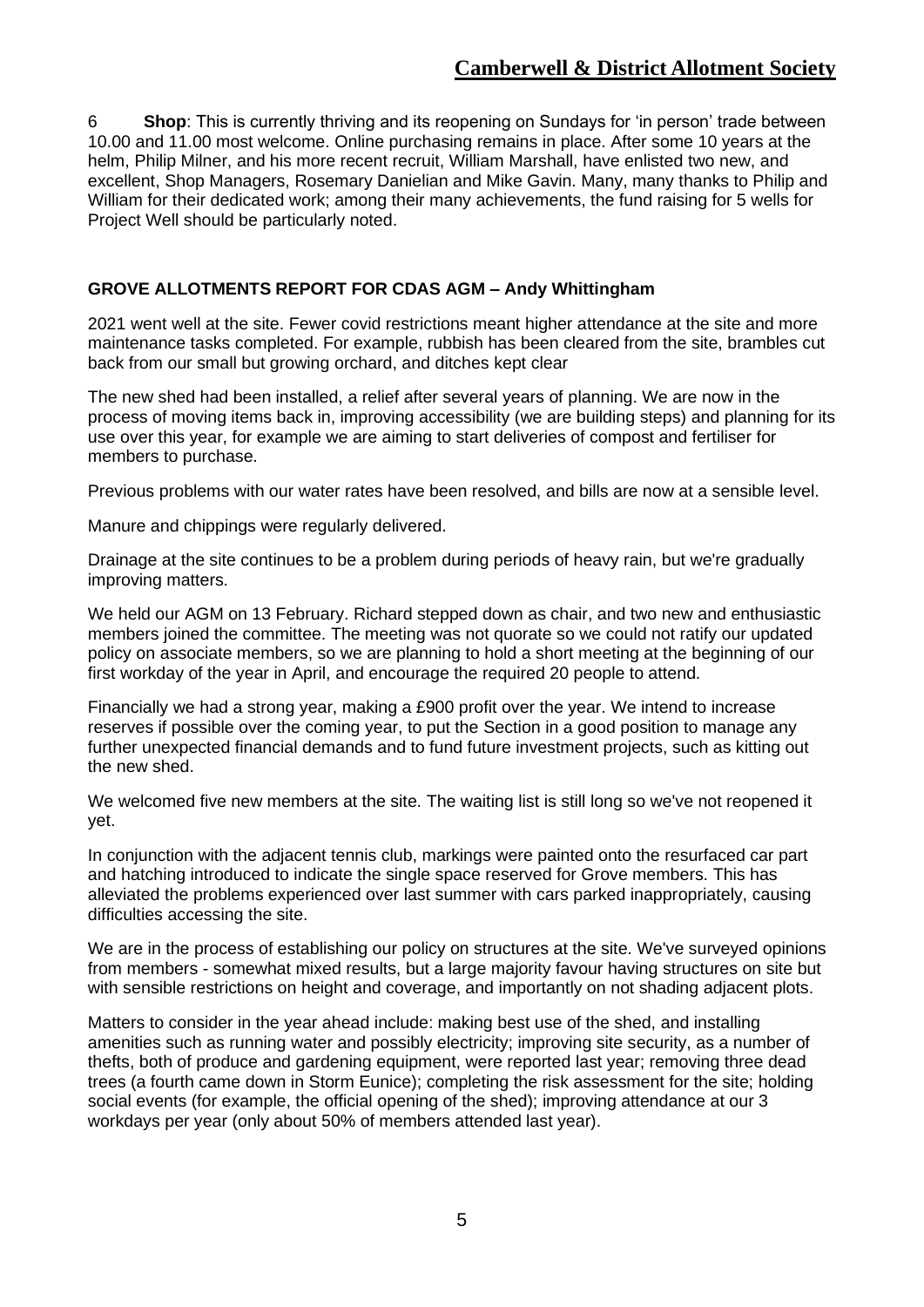#### **8. Structures at Sites**

Sarah summarised the situation: The Dulwich Estate were made aware in mid 2021 that all three Sections have structures which are not allowed by the leases. The Dulwich Estate has suspended Grange Lane's account until this is resolved.

The Dulwich Estate has requested new wording in the leases to allow structures at the Sections, so that we are not in breach of the leases. Each Section is to have their own rules as part of their tenancy agreement. The leases will be updated to state that the rules for structures are located in the Section's tenancy agreement. The Dulwich Estate is looking for consistency across leases. This will be achieved by locating the Section specific rules in the Section's tenancy agreement. Note that each Section is likely to have different rules regarding structures.

Grange Lane and Grove have carried out surveys of their membership. Both surveys had good responses. Grange Lane generally supports structures on plots, but there was a clear mandate for restrictions on structures on plots, with concerns on number of structures, shading and the use of various types of materials. Grove's survey produced a complete range of responses ranging between members who didn't want any type of structures on plots and plastics banned, to members who wanted any combination of shed/greenhouse/polytunnel on a plot.

One way of dealing with the proportion of a plot taken up with structures is to set a limit on the % of the plot used for structures. We can also introduce size and height limits. Concrete bases will be banned on individual plots.

One issue with sheds is that sheds could be regarded as a possible dwelling place. CDAS representatives plan to meet with the Dulwich Estate to confirm if:

- The Estate is planning to put any restrictions on Sections re structures, or allow Sections to update their tenancy agreements with the new rules for structures.
- If there are any concerns re sheds as possible dwelling places.

One option is for Sections to mandate that any new structures must be approved by the committee before being set up.

#### **9. Insurance - Health & Safety**

Our insurance was renewed via Chris Knott Insurance brokers in January 2022. We were originally insured via NSALG but moved our insurance to Chris Knott a couple of years ago since NSALG does not insure wooden sheds.

As part of the negotiation for renewing the insurance this year, it became clear that some of the statement of facts provided was incorrect. For example, the insurance documentation stated there were no bees at any of the Sections. In fact, all three Sections have bees which must be monitored by bee keepers with appropriate experience via the BBKA or equivalent experience. After much negotiation with the insurers on 'equivalent experience', there is an endorsement on the policy relating to this. All three sites comply with the endorsement.

The insurance information also stated that there are no ponds at the sites. However, all three sites have ponds on individual plots, plus there are drainage ditches and water butts throughout the sites. These all represent a significant Health & Safety risk for the Sections.

Elaine provided aerial views of the main drainage ditches to Chris Knott and obtained sign-off for these for the three sites as long as appropriate signage is in place.

We now have the following endorsement on the insurance policy: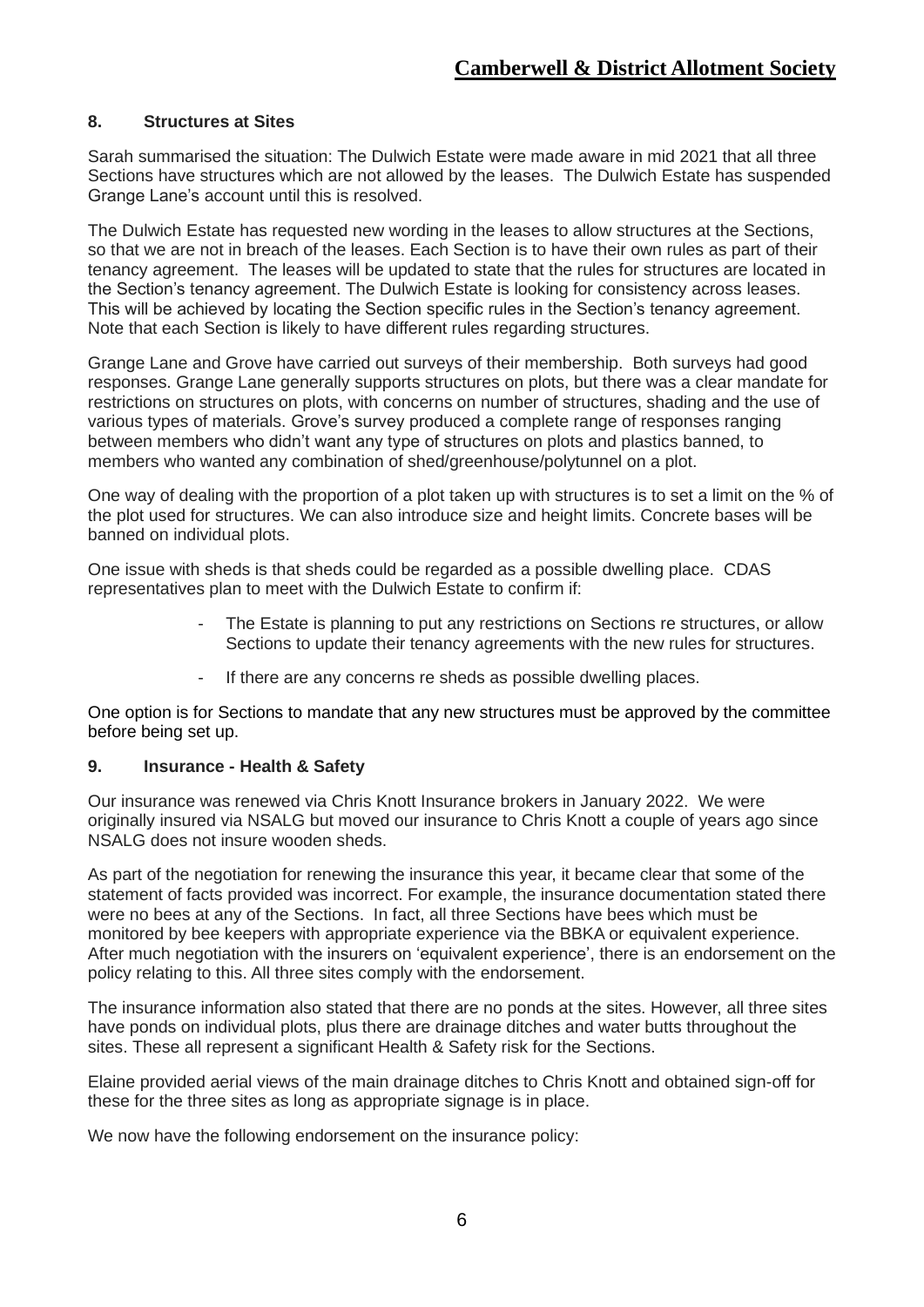#### **Pond Endorsement**

Insurers will not pay any claims resulting from injuries suffered in any pond at the Club Address unless the

following safety steps have been taken to ensure young children are kept away:

 $\Box$  Fence around the pond or plot where the pond is located that is no less than 1m high

 $\Box$  All sections of the fence should be clear of objects that will allow a child to use them to climb over the fence

 $\Box$  If a gate is fitted, the gate should be self-closing and open outwards from the pond with the latch/lock being fitted to the inside

Or

 $\Box$  Any other safety arrangement that We have given prior written agreement

Elaine has emailed Liz Bunting at NSALG regarding their requirements for dealing with water hazards at a site. No response has been received yet. NSALG may give us a better idea of how to deal with our current insurers.

**Action**: Elaine to follow up with Liz Bunting at NSALG and then update Sections.

The insurers define a pond as anything containing water for 11 months of the year. If the pond is at ground level or below, it needs the fencing stated above. If the pond is above ground level, it needs to be netted. We may need to tell plot holders they need to fill in their ponds, particularly if they are small, or to substitute them for bird bath type ponds if they are small. Large ponds will need the required fencing. Or we may be able to negotiate with the insurers re '*Any other safety arrangement that We have given prior written agreement'.*

The onus is on the three Sections to ensure that sites have robust Health & Safety procedures in place. One suggestion is for each site to appoint a Health and Safety officer, or have this as an additional responsibility for an existing officer. A concern was raised re training for this. It was also suggested that a Health and Safety category is added to the plot inspection requirements.

Gunsite produced a comprehensive Risk Assessment last year. This covers site wide issues (eg the main drainage ditch, rubbish piles, bonfires) and risks specific to plot holders (eg cuts, back strain, tripping on tools). Mike Patrick (Gunsite) offered to send their Risk Assessment to Maureen, Secretary for Grange Lane. Elaine has produced a first draft for Grove. This will help each Section identify risks and produce robust Health and Safety procedures. The Risk Assessment should be regularly reviewed by the Health and Safety officer.

One option is to move our insurance to NSALG next year and obtain separate insurance for wooden buildings. However, each Section still needs to address Health and Safety issues.